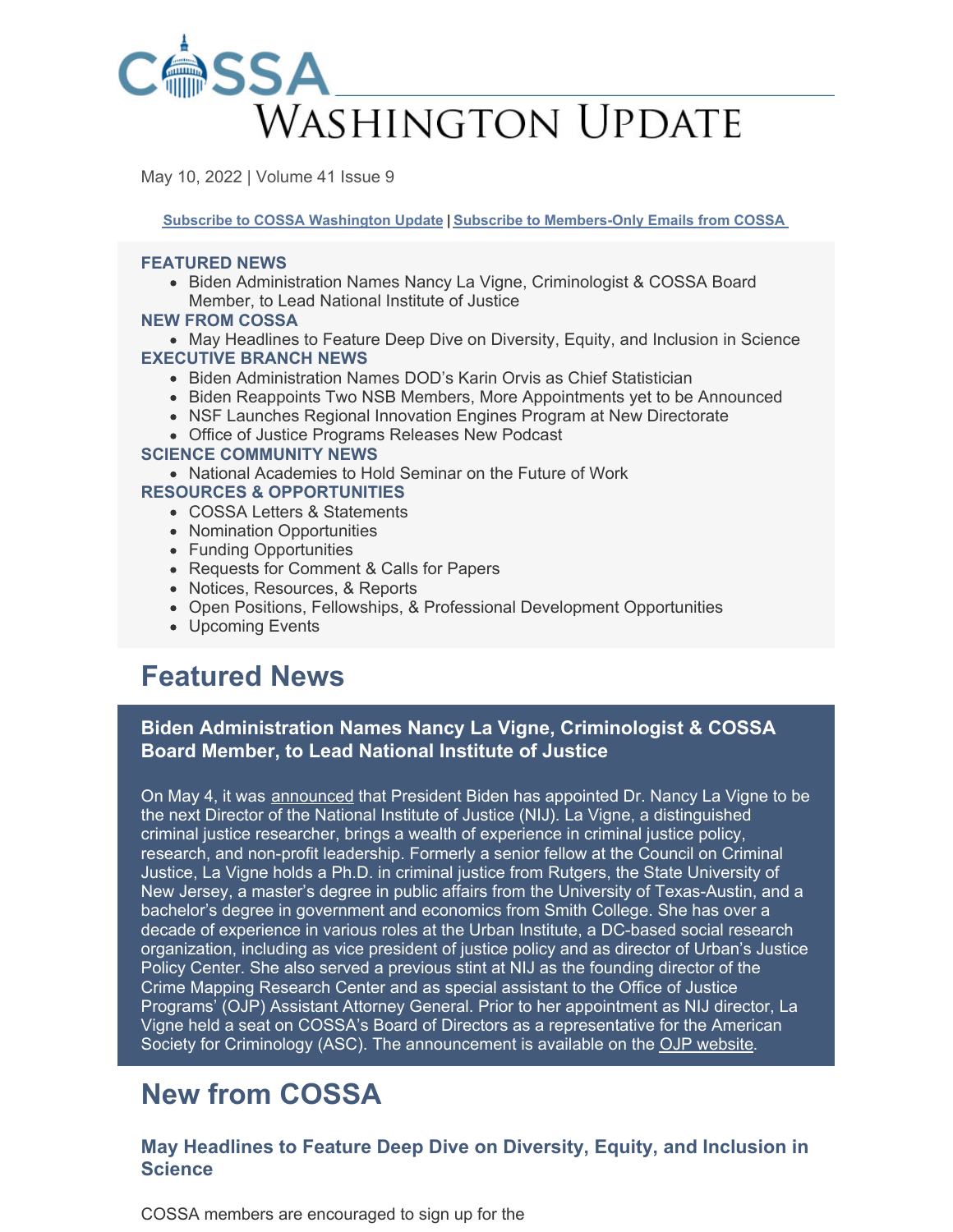monthly COSSA [Headlines](https://cossa.org/events/category/cossa-event/headlines/) webinar on Thursday, May 12, in which COSSA staff will break down the most important social and behavioral science news from the past month. The May webinar will feature a deep dive discussion with the American Psychological Association's Mitch Prinstein and Mia Bynum on diversity, equity, and inclusion in science. Individuals



employed by or affiliated with a COSSA member organization or university can register for the webinar [here](https://us06web.zoom.us/meeting/register/tZYofuutrjsoEt3MA6qhDN_XawklB19-7kos).

# **Executive Branch News**

#### **Biden Administration Names DOD's Karin Orvis as Chief Statistician**

On April 29, it was [announced](https://federalnewsnetwork.com/big-data/2022/04/omb-names-dods-suicide-prevention-director-as-chief-statistician-to-lead-data-goals/) that President Biden would name Karin Orvis as the permanent Chief Statistician of the United States at the White House Office of Management and Budget (OMB), a position that has been vacant for more than two years. Orvis comes to OMB with experience from the Department of Defense (DOD), having previously served as the director of DOD's Defense Suicide Prevention Office, as acting principal director of military community and family policy, and as director of DOD's Transition to Veterans Program Office.

The role of Chief Statistician has not had a permanent director since Nancy Potok retired from the role at the end of 2019. The Chief Statistician is responsible for coordinating policy across the network of agencies within the federal statistical system and is a leader in data policy and evidence-based policymaking. As Chief Statistician, Orvis will also serve on the White House Equitable Data Working Group that released a series of [recommendations](https://cossa.org/2022/04/26/equitable-data-working-group-releases-report/) to promote equity in federal data a few weeks prior (see previous COSSA coverage). More information about the appointment is available [here](https://federalnewsnetwork.com/big-data/2022/04/omb-names-dods-suicide-prevention-director-as-chief-statistician-to-lead-data-goals/).

#### **Biden Reappoints Two NSB Members, More Appointments yet to be Announced**

On May 4, President Biden [announced](https://www.whitehouse.gov/briefing-room/statements-releases/2022/05/04/president-biden-announces-appointments-to-the-presidents-intelligence-advisory-board-and-the-national-science-board/) his intention to reappoint two members to the National Science Board (NSB) for the 2022-2028 term. Vice President for Research at the University of the District of Columbia and NSB Vice-Chair Dr. Victor McReary and Executive Emeritus of Sandia National Laboratories Dr. Julia Phillips are both sitting members of NSB and will now serve a second six-year term starting on May 10. Six other NSB members will have their terms expire on May 10 and President Biden has not indicated whom he intends to fill the vacancies. Of the departing members, three have served two terms and are not eligible for reappointment, opening positions for new membership on the board. COSSA will continue to watch for updates on NSB appointments in the future. The appointment [announcement](https://www.whitehouse.gov/briefing-room/statements-releases/2022/05/04/president-biden-announces-appointments-to-the-presidents-intelligence-advisory-board-and-the-national-science-board/) is available on the White House website.

#### **NSF Launches Regional Innovation Engines Program at New Directorate**

The National Science Foundation's (NSF) Directorate for Technology, Innovation, and Partnerships (TIP) has announced the establishment of a new program and funding opportunity called the NSF Regional [Innovation](https://beta.nsf.gov/funding/initiatives/regional-innovation-engines) Engines, or NSF Engines. This new program – touting its three core functions as use-inspired research, translation of innovation results to society, and workforce development – aims to develop technology and innovation hubs throughout regions of the United States to bolster economic growth and address societal challenges. The NSF Engines program will provide up to \$160 million for up to 10 years to establish each Engine and embed them within the ecosystem of local organizations, businesses, educational institutions, and coalitions. This program is the first of its kind being launched by the TIP Directorate, which currently houses popular, established NSF programs such as the [SBIR/STTR](https://seedfund.nsf.gov/) program, the [Convergence](https://beta.nsf.gov/funding/initiatives/convergence-accelerator) Accelerator, the NSF [Innovation](https://www.nsf.gov/news/special_reports/i-corps/) Corps (I-Corps), and [Partnerships](https://www.nsf.gov/eng/iip/pfi/index.jsp) for Innovation. Concept Outlines for the first round of proposal submissions are due on June 30, 2022. More information on the program and submission [instructions](https://beta.nsf.gov/funding/initiatives/regional-innovation-engines) are available on the NSF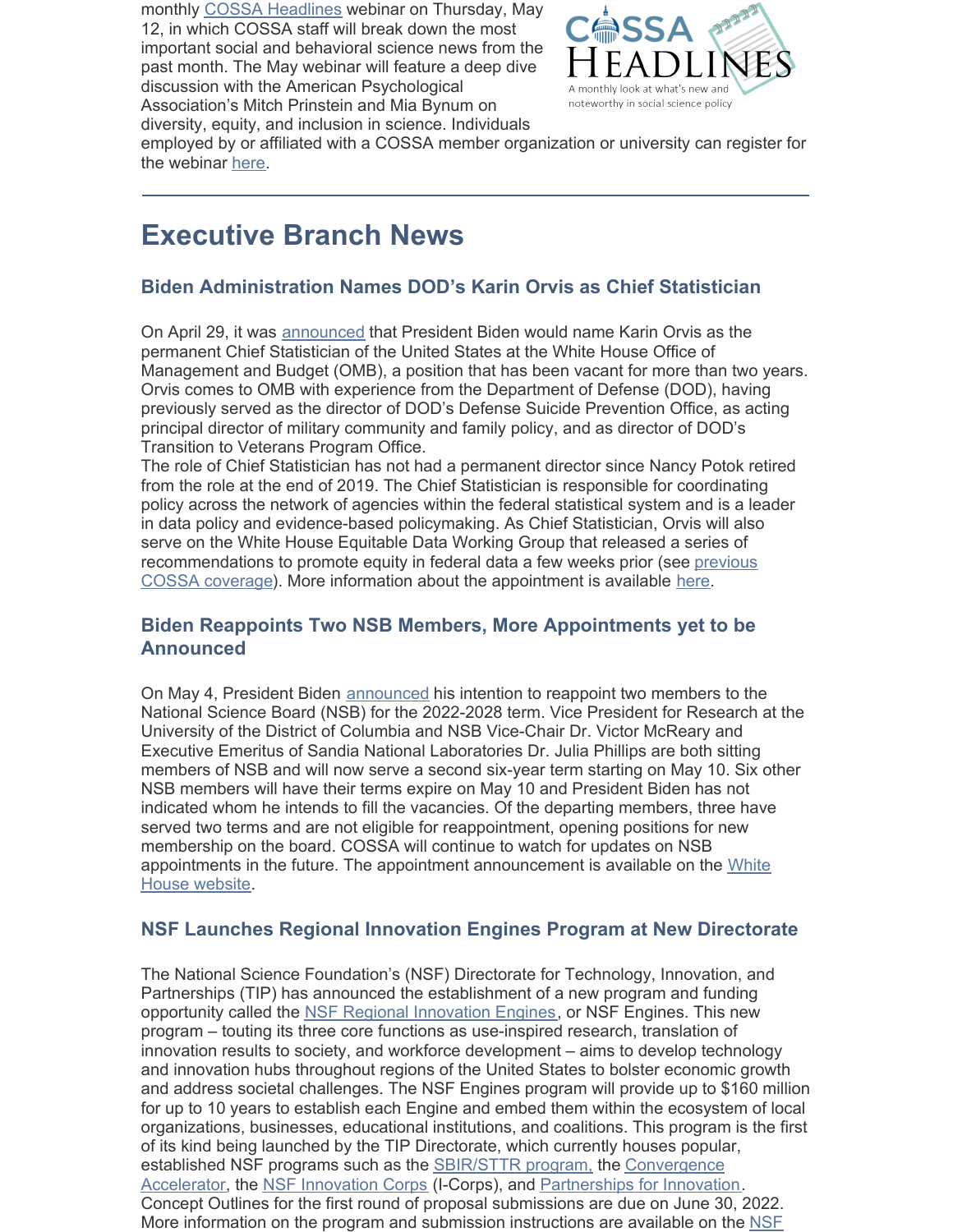website.

## **Office of Justice Programs Releases New Podcast**

The Office of Justice Programs (OJP) within the Department of Justice has developed a new official podcast called *[Justice](https://www.buzzsprout.com/1861872) Today*, which covers topics related to the criminal justice system and research, including preventing crime, assisting victims of crime, and disseminating criminal justice research and data. Some of the episodes that have been produced so far include:

- April 22, 2022 An Introduction to *Justice Today*
- April 25, 2022 Desistance: It's a Process, Not an Event
- April 27, 2022 Making Second Chances Work; Reentry from Incarceration
- April 28, 2022 Chris Poulos: Making the Most of Second Chances

You can listen to the podcast episodes [here](https://www.buzzsprout.com/1861872).

# **Science Community News**

### **National Academies to Hold Seminar on the Future of Work**

On May 31, the National Academies of Sciences, Engineering, and Medicine (NASEM) will hold a public [seminar](https://www.nationalacademies.org/event/05-31-2022/the-future-of-work) on the Future of Work during the meeting of the Board on Human-Systems Integration. This seminar, which will feature speakers from scientific societies and federal agencies, will focus on various systems-based issues related to the future of work such as building resilience to threats in the future workplace, understanding how human behavior influences algorithmic bias in workplace decision-making, and understanding how to develop diversity, equity, and inclusion in the future workplace. Registration for the event is available [here](https://www.eventbrite.com/e/the-future-of-work-tickets-329102794317).

# **Resources & Opportunities**

#### **COSSA Letters & Statements**

- [4/28/22:](https://cossa.org/wp-content/uploads/2022/05/Census-Project-FY-23-Sign-on-4-28-22.pdf) Census Project Letter in Support for FY 2023 funding for the Census **Bureau**
- 4/28/22: Sign-on Letter in Support for FY 2023 funding for Gun Violence Prevention Research at the Centers for Disease Control and [Prevention](https://cossa.org/wp-content/uploads/2022/05/GVP-Research-Funding-Letter-FY2023-Final.pdf) and the National Institutes of Health
- 4/27/22: Sign-on Letter in Support for FY 2023 funding for the Data [Modernization](https://cossa.org/wp-content/uploads/2022/05/FY23-Appropriations-Sign-on-Letter_DMI-and-CFA.pdf) Initiative at the Centers for Disease Control and Prevention

#### **Nomination Opportunities**

- **NEW:** AHRQ: [Nominations](https://www.federalregister.gov/documents/2022/05/06/2022-09728/national-advisory-council-for-healthcare-research-and-quality-request-for-nominations-for-members) for Members: National Advisory Council for Healthcare Research and Quality (Closes: August 1, 2022)
- NSF: [National](https://www.nsf.gov/od/nms/nominations.jsp) Medal of Science (Closes: May 20, 2022)

### **Funding Opportunities**

- NIH: Research on Biopsychosocial Factors of Social Connectedness and Isolation on Health, [Wellbeing,](https://grants.nih.gov/grants/guide/pa-files/PAR-21-350.html) Illness, and Recovery (R01 BESH [Required](https://grants.nih.gov/grants/guide/pa-files/PAR-21-349.html)) (R01 Clinical Trials Not Allowed) (R01 Clinical Trial [Required](https://grants.nih.gov/grants/guide/pa-files/PAR-21-352.html)) (Opens: May 21, 2022) (Closes: June 22, 2024)
- NIH: Notice of Special Interest (NOSI): Validation of Digital Health and Artificial Intelligence Tools for Improved Assessment in [Epidemiological,](https://grants.nih.gov/grants/guide/notice-files/NOT-CA-22-037.html) Clinical, and Intervention Research (Closes: March 9, 2024)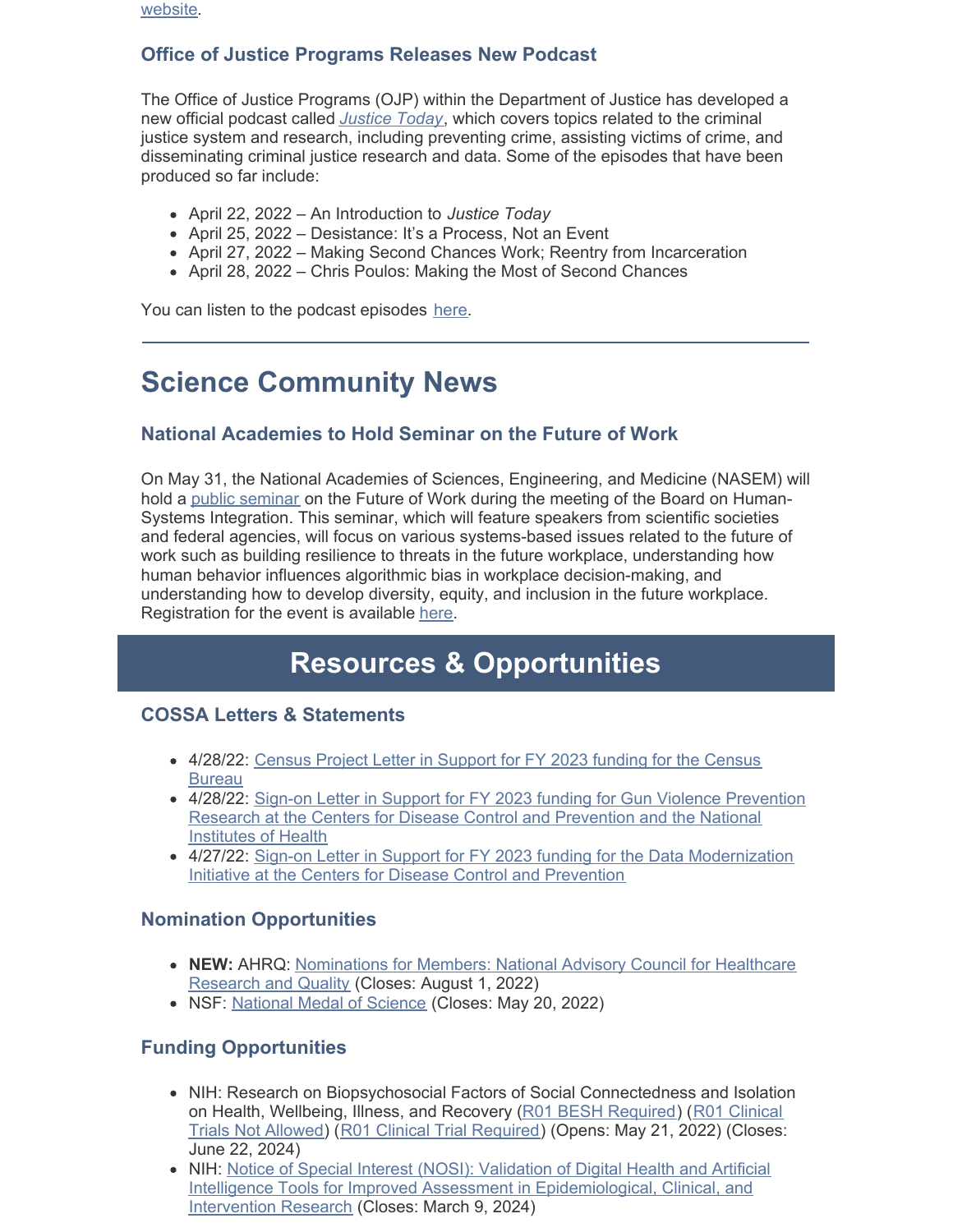- NIH: Maximizing Opportunities for Scientific and Academic Independent Careers (MOSAIC) [Institutionally-Focused](https://grants.nih.gov/grants/guide/pa-files/PAR-21-277.html) Research Education Award to Promote Diversity (Closes: November 16, 2023)
- **NEW:** NSF/TIP: [Convergence](https://beta.nsf.gov/funding/initiatives/convergence-accelerator/updates/funding-opportunity-nsf-convergence-0) Accelerator Phases 1 and 2 (LOI Due: May 31, 2022) (Closes: July 20, 2022)
- **NEW:** NSF/TIP: NSF Regional [Innovation](https://www.nsf.gov/pubs/2022/nsf22082/nsf22082.jsp) Engines (NSF Engines) Program (Concept Outline due: June 30, 2022)
- NIH: Health Care Systems Research Collaboratory Pragmatic and [Implementation](https://grants.nih.gov/grants/guide/rfa-files/RFA-AT-22-001.html) Trials of Embedded Interventions (Closes: June 18, 2022)
- NIH/NCI: Notice of Intent to Publish a Funding Opportunity [Announcement](https://grants.nih.gov/grants/guide/notice-files/NOT-CA-22-043.html) for Dissemination and Implementation Research in Health (R21 Clinical Trial Optional) (Closes: June 16, 2022)
- NIH/NCI: Notice of Intent to Publish a Funding Opportunity Announcement for Dissemination and [Implementation](https://grants.nih.gov/grants/guide/notice-files/NOT-CA-22-044.html) Research in Health (R03 Clinical Trial Not Allowed) (Closes: June 16, 2022)
- NIH/NCI: Notice of Intent to Publish a Funding Opportunity [Announcement](https://grants.nih.gov/grants/guide/notice-files/NOT-CA-22-042.html) for Dissemination and Implementation Research in Health (R01 Clinical Trial Optional) (Closes: June 5, 2022)
- NIH: BRAIN Initiative: Targeted BRAIN Circuits Projects- [TargetedBCP](https://grants.nih.gov/grants/guide/rfa-files/RFA-NS-22-026.html) (R01) Clinical Trial Not Allowed) (Closes: June 1, 2022)
- NIH: **BRAIN Initiative: Targeted BRAIN Circuits Planning Projects [TargetedBCPP](https://grants.nih.gov/grants/guide/rfa-files/RFA-NS-22-027.html)** (R34 Clinical Trials Not Allowed) (Closes: June 1, 2022)
- NSF: Incorporating Human Behavior in [Epidemiological](https://www.nsf.gov/pubs/2022/nsf22054/nsf22054.pdf) Models (IHBEM) (Closes: May 15, 2022
- SSRC: The Mercury Project: Call for [Proposals](https://www.ssrc.org/programs/the-mercury-project/call-for-proposals/) (rolling deadline)

## **Requests for Comment & Calls for Papers**

**NEW:** ED/IES: Request for [Information](https://www.federalregister.gov/documents/2022/04/29/2022-09239/request-for-information-on-the-existence-and-use-of-large-datasets-to-address-education-research) on the Existence and Use of Large Datasets to Address Education Research Questions (Closes: May 31, 2022)

# **Notices, Resources, & Reports**

**NEW:** OJP: *[Justice](https://www.buzzsprout.com/1861872) Today* [podcast](https://www.buzzsprout.com/1861872)

# **Open Positions, Fellowships, & Professional Development Opportunities**

• OJP/NIJ: Graduate Research [Fellowship](https://nij.ojp.gov/funding/fellowships/graduate-research-fellowship-program) Program (Closes: May 17, 2022)

## **Upcoming Events**

- **COSSA [Headlines](https://cossa.org/event/cossa-headlines-2022-05-12/2022-05-12/) | May, May 12, 2022**
- NASEM Webinar: Co-Producing Knowledge with [Communities:](https://www.eventbrite.com/e/coproducing-knowledge-with-communities-equity-in-federal-research-programs-tickets-320958143447) Equity in Federal Research Programs, May 12, 2022
- American Association for Public Opinion Research Annual [Conference](https://www.aapor.org/Conference-Events/Annual-Meeting.aspx), May 12-15, 2022, Chicago, IL
- NASEM [Workshop:](https://www.nationalacademies.org/our-work/structural-racism-and-rigorous-models-of-social-inequity-a-workshop) Structural Racism and Rigorous Models of Social Inequity, May 16-17, 2022, Washington, DC
- NASEM [Webinar:](https://www.eventbrite.com/e/the-future-of-work-tickets-329102794317) The Future of Work, May 31, 2022
- Society for [Prevention](https://www.preventionresearch.org/2022-annual-meeting/) Research Annual Meeting, May 31-June 3, 2022, Seattle, WA
- NIH Matilda White Riley [Behavioral](https://obssr.od.nih.gov/news-and-events/events/15th-nih-matilda-white-riley-behavioral-and-social-sciences-honors) and Social Sciences Honors, June 3, 2022
- **COSSA [Headlines](https://cossa.org/event/cossa-headlines-2022-05-12/2022-06-09/) | June, June 9, 2022**
- NSF Virtual Grants [Conference](https://www.nsf.gov/events/event_summ.jsp?cntn_id=304696), June 6-10, 2022, Alexandria, VA
- Law and Society [Association](https://www.lawandsociety.org/lisbon-2022-homepage/) Annual Meeting, July 13-16, 2022, Lisbon, Portugal
- **COSSA [Headlines](https://cossa.org/event/cossa-headlines-2022-06-09/2022-07-14/) | July, July 14, 2022**
- American [Psychological](https://convention.apa.org/) Association Annual Convention , August 4-7, 2022, Minneapolis, MN
- Rural [Sociological](https://rss.memberclicks.net/index.php?option=com_jevents&task=icalrepeat.detail&evid=24&Itemid=1&year=2022&month=08&day=04&title=2022-annual-meeting-of-the-rural-sociological-society&uid=2a736cc771457b735234bea7e456e313) Society Annual Meeting, August 4-7, 2022, Denver, CO
- American [Sociological](https://www.asanet.org/annual-meeting/2022-annual-meeting) Association Annual Meeting, August 5-9, 2022, Los Angeles, CA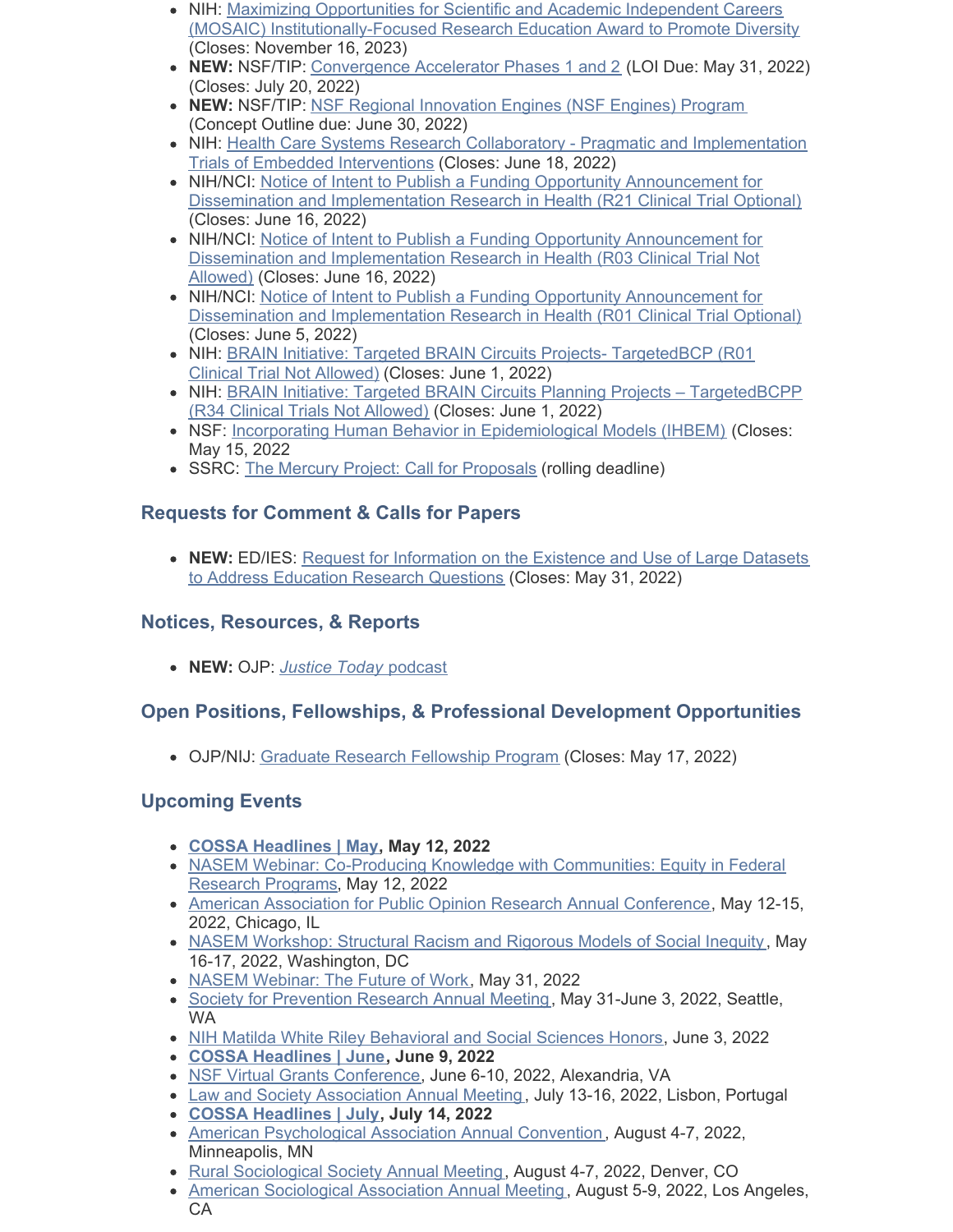- Joint [Statistical](https://www.amstat.org/meetings/joint-statistical-meetings) Meetings, August 6-11, 2022, Washington, DC
- **COSSA [Headlines](https://cossa.org/event/cossa-headlines/2022-08-11/) | August, August 11, 2022**

A list of COSSA members' annual meetings and other events can be found on the COSSA [events](http://r20.rs6.net/tn.jsp?t=7h6by74ab.0.0.5hidabdab.0&id=preview&r=3&p=http%3A%2F%2Fwww.cossa.org%2Fevents%2F) page. COSSA members who have an upcoming event they would like to see listed in the Events Calendar and on our website should send an email to [bgoodrich@cossa.org](mailto:bgoodrich@cossa.org).

# **COSSA Members**

#### **Governing Associations**

American Anthropological Association American Association for Public Opinion Research American Economic Association American Educational Research Association American Political Science Association American Psychological Association American Society of Criminology American Sociological Association American Statistical Association Law and Society Association Linguistic Society of America Midwest Political Science Association Population Association of America Society for Personality and Social Psychology Society for Research in Child Development

#### **Membership Organizations**

Academy of Criminal Justice Sciences African Studies Association American Association of Geographers American Council of Learned Societies American Evaluation Association American Historical Association Association for Behavioral and Cognitive **Therapies** Association for Public Policy Analysis and **Management** Association of Academic Survey Research **Organizations** Association of American Law Schools Association of Research Libraries Council of Colleges of Arts and Sciences Economic History Association History of Science Society Midwest Sociological Society National Association of Social Workers National Communication Association National Council on Family Relations Rural Sociological Society Social Science History Association Society for Personality Assessment Society for Prevention Research Society for Research on Adolescence Society for Social Work and Research Society for the Psychological Study of Social Issues

#### **Colleges and Universities**

Boston University Brown University Carnegie Mellon University Case Western Reserve University Columbia University Cornell University Duke University George Mason University Georgetown University Harvard University Indiana University Johns Hopkins University Massachusetts Institute of Technology Michigan State University North Carolina State University Northwestern University Ohio State University, The Pennsylvania State University Princeton University Stanford University University of Arizona University of California, Berkeley University of California, Irvine University of California, Los Angeles University of California, Santa Barbara University of Colorado, Boulder University of Georgia University of Illinois University of Iowa University of Maryland University of Michigan University of Minnesota University of Nebraska, Lincoln University of North Carolina, Chapel Hill University of Pennsylvania University of Pittsburgh University of Texas, Austin University of Virginia University of Wisconsin, Madison Virginia Tech West Virginia University Yale University

#### **Centers and Institutes**

American Academy of Political and Social **Science** Center for Advanced Study in the Behavioral Sciences Cornell Center for Social Sciences